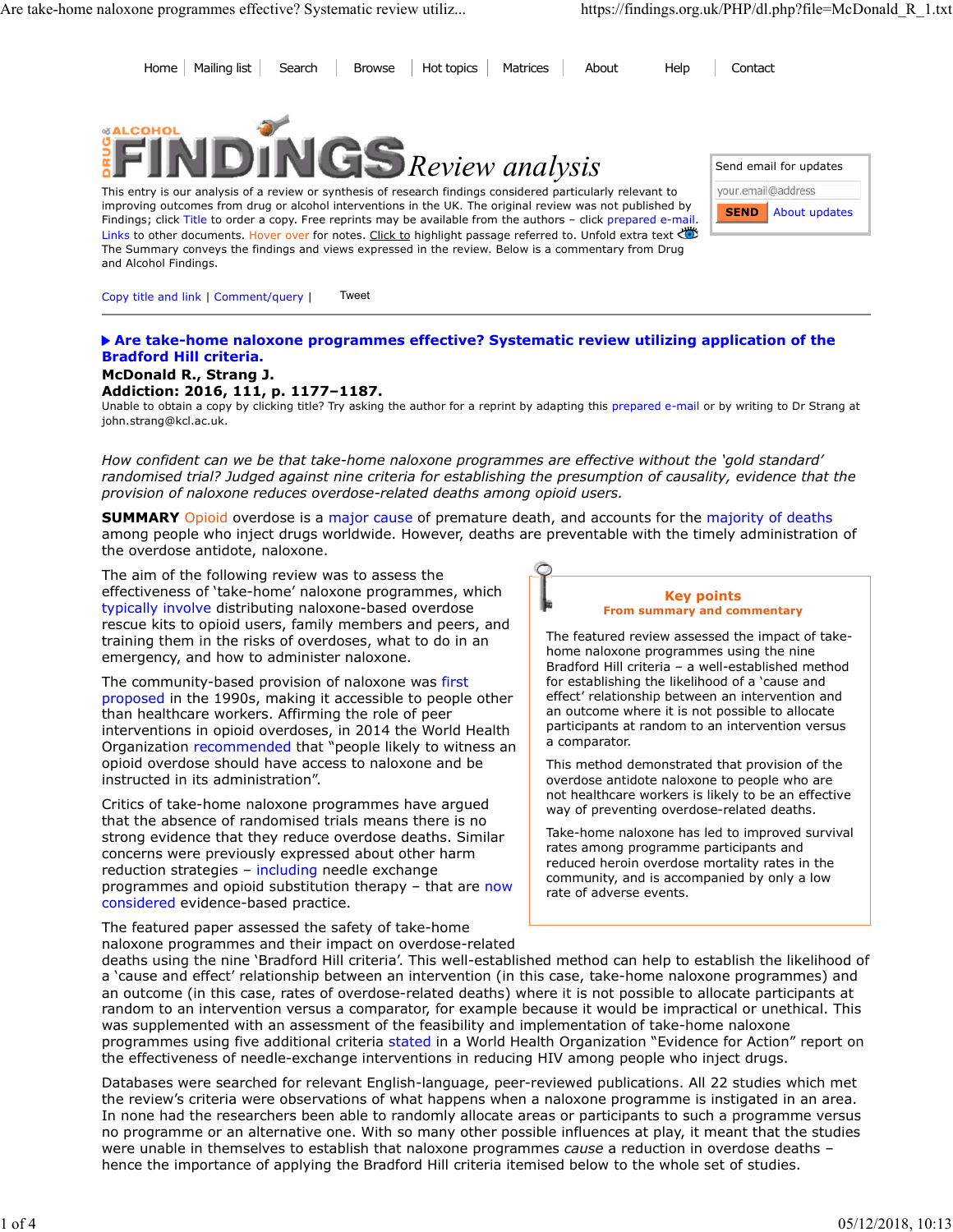## **Main findings**

#### **Criteria one: Strength of the association**

*Whether there is a strong association between the provision of take-home naloxone and overdose reversals.*

There was a strong association between take-home naloxone programmes and people surviving overdoses, evidenced in 17 studies by the estimated 2,249 successful overdose reversals among 2,336 administrations of naloxone. Only in one study was this link between the provision of take-home naloxone and overdose reversals not observed; the primary reason for participants not administering the naloxone they had been provided was that they did not have their naloxone supply available.

#### **Criteria two: Consistency**

*Whether different studies conducted in different locations, in different populations, by different investigators, and at different times reported similar findings.*

There was substantial support for the consistency criterion. Overdose reversals using take-home naloxone have been documented by independent investigators under different circumstances in at least 15 different cities, states and countries including Canada, the United States, the United Kingdom, and Germany.

#### **Criteria three: Specificity**

*Whether take-home naloxone has the unique effect of reversing opioid overdoses.*

Overall, there was strong support for this criterion as take-home naloxone exclusively reverses opioidinduced overdoses.

## **Criteria four: Temporality**

*Whether the distribution of take-home naloxone precedes reductions in overdose deaths.*

Overdose mortality rates were significantly reduced in communities after take-home naloxone was implemented, compared to rates before these programmes and compared to communities without takehome naloxone. In 21 of the 22 studies, training in overdose prevention and take-home naloxone provision preceded overdose reversals. Two of these studies provided clear evidence in support of this criterion.

#### **Criteria five: Dose–response**

*Whether increased take-home naloxone supply goes hand-in-hand with more overdose reversals.*

There was only limited evidence for a dose-related impact of take-home naloxone availability, so this criterion was only partially fulfilled. Researchers have estimated that take-home naloxone distribution can only achieve maximum impact on overdose deaths if a certain number of take-home naloxone kits are available in the community. Among the 22 studies, only one assessed the impact of varying degrees of take-home naloxone availability on overdose mortality by splitting the 19 participating communities into three groups based on the level of take-home naloxone distribution: zero implementation, low implementation (1–100 people enrolling in the programme per 100,000 residents) and high implementation (more than 100 people enrolling per 100,000 residents). In this particular study there was a significant dose–response relationship, with the greatest effect on rates of overdose death occurring in areas with the greatest level of implementation.

#### **Criteria six: Plausibility**

*Whether it is plausible that a reduction in overdose deaths occurs when take-home naloxone is available.*

There is strong support for naloxone being a biologically plausible response to overdose. Naloxone works by blocking opioids such as heroin and rapidly reversing the effects of opiate-type drugs, including the respiratory depression which causes overdose. The pharmacological effects of naloxone are associated with the estimated 2,249 overdose reversals documented in the studies.

#### **Criteria seven: Coherence**

*Whether there are documented examples of opioid overdose mortality declining without take-home naloxone availability, and if 'yes', whether these conflict with the assumed association between takehome naloxone and the prevention of overdose deaths.*

Declining overdose rates in the absence of take-home naloxone have been reported in the literature. The Australian heroin drought is a prominent example, where between 2001 and 2002 overdose-related mortality rates dropped in conjunction with a shortage in illicit heroin imports. In this case, take-home naloxone could not have accounted for the decline in mortality as it was only introduced in Australia in 2011. However, this does not conflict with the current understanding of the mechanisms of naloxone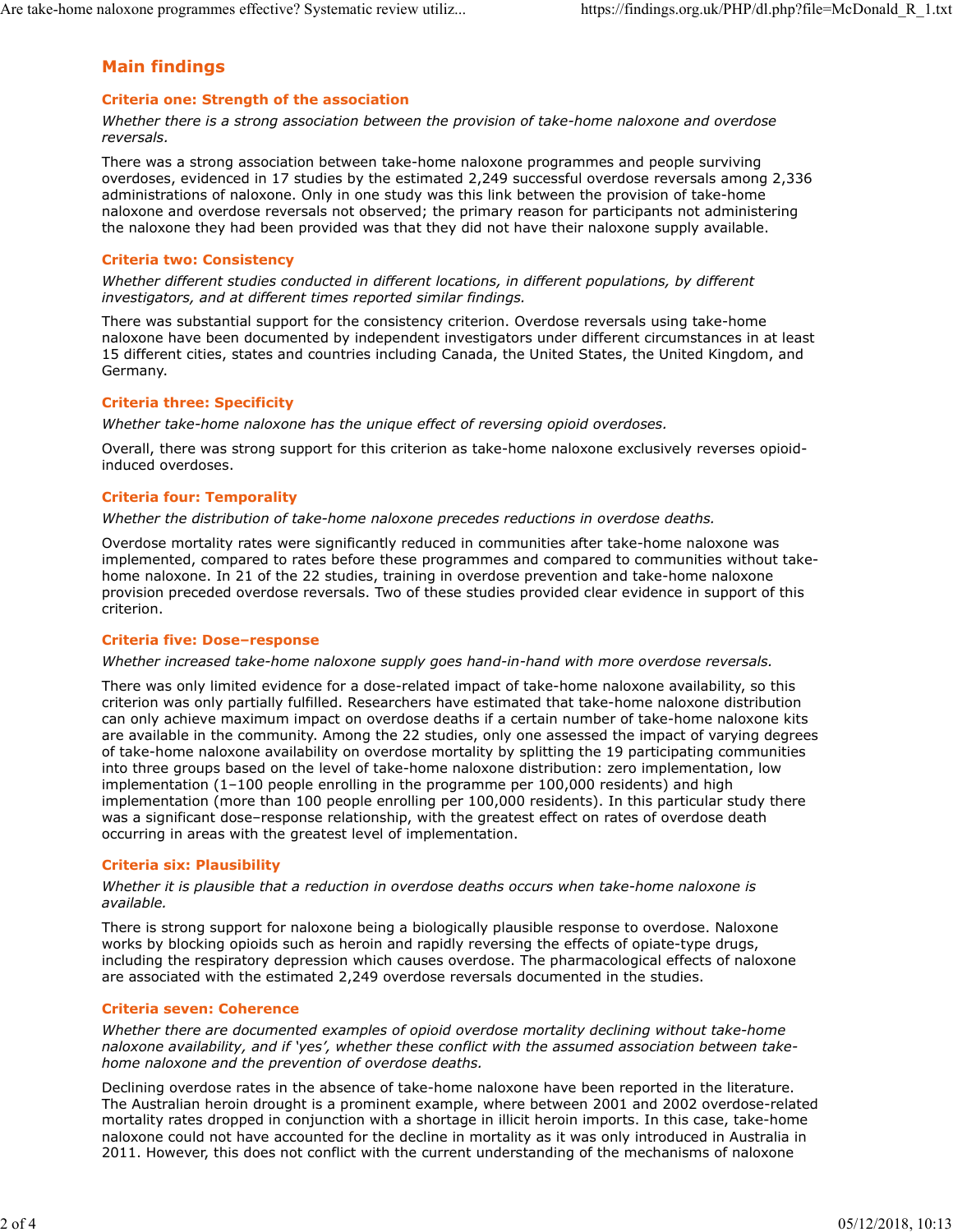during opioid overdose. The 21 studies which reported overdose reversals provide strong support for the coherence criterion.

## **Criteria eight: Experiment**

*Whether there is evidence to support the hypothesised impact of take-home naloxone on overdose-related deaths. In addition to laboratory studies and randomised trials, natural experiments with before-and-after measures can demonstrate effectiveness in a 'real-world' setting.*

One study using a robust research design found that even communities with low-level implementation of take-home naloxone (1–100 people enrolling in the programme per 100,000 residents) saw a reduction in overdose mortality, compared to communities without take-home naloxone distribution. Therefore even in the absence of experimental studies, there is preliminary support for the experimental evidence criterion.

#### **Criteria nine: Analogy**

*Whether there is a treatment similar to take-home naloxone that leads to an outcome similar to overdose reversal.*

Take-home naloxone has been compared to the provision of adrenaline injection kits for family members to administer in the event of anaphylactic shock, the provision of glucagon for insulin overdose, and the use of defibrillators and training in cardiopulmonary resuscitation (known as 'CPR') for lay people likely to witness cardiac arrest. These are examples of comparable emergency interventions, which have demonstrated that timely delivery of the interventions is crucial to their effectiveness.

#### **Additional World Health Organization criteria**

The additional five World Health Organization criteria were all either fully (three) or partially met (two).

**Cost-effectiveness.** Data collected from both the United States and Russia indicates that takehome naloxone is cost-effective even in circumstances where the cost of naloxone increases and relatively few overdoses are witnessed.

**Absence of negative consequences.** Take-home naloxone programmes have a low rate of adverse events. Where adverse reactions have occurred, these are most frequently symptoms of opioid withdrawal including nausea/vomiting, and agitation.

**Feasibility of implementation, expansion and coverage.** Take-home naloxone schemes have been implemented in a wide range of geographical settings and cultures. Outside the 22 studies included in this review, implementation in resource-poor settings was also achieved in Kyrgyzstan and Tajikistan.

**Unanticipated benefits.** Four of the 22 studies reported unanticipated benefits of naloxone provision including decreased drug use three months later, anecdotal evidence of increased willingness to be tested for HIV and hepatitis C, and within a three-month follow-up period, recipients of take-home naloxone training a family member or peer.

**Special populations.** Take-home naloxone provision has been successfully delivered to special populations with a high risk of overdose including patients undergoing withdrawal from drugs, homeless people, methadone patients, and people on release from prison [see Effectiveness Bank entry].

## **The authors' conclusions**

In the absence of randomised trials, the scrutiny of evidence from 22 observational studies using the nine Bradford Hill criteria for inferring cause and effect suggests that the community-based provision of the overdose antidote naloxone is likely to be an effective way of preventing overdose-related deaths. While the evidence was sometimes based on only one or two studies, or criteria only partially fulfilled, there was nonetheless support for all nine criteria.

Take-home naloxone has led to improved survival rates among programme participants and reduced heroin overdose mortality rates in the community, with only a low rate of adverse events reported. Standard care for the community-based prevention of heroin overdose deaths should include distributing take-home naloxone to at-risk users.

**FINDINGS COMMENTARY** Unable to draw on evidence from randomised trials – considered the 'gold standard' in research – this review applied nine criteria to the evidence base to assess how confident we can be that take-home naloxone reduces overdose-related deaths among opioid users. As all nine criteria were satisfied the authors concluded that it was likely the community-based provision of the overdose antidote naloxone is an effective intervention.